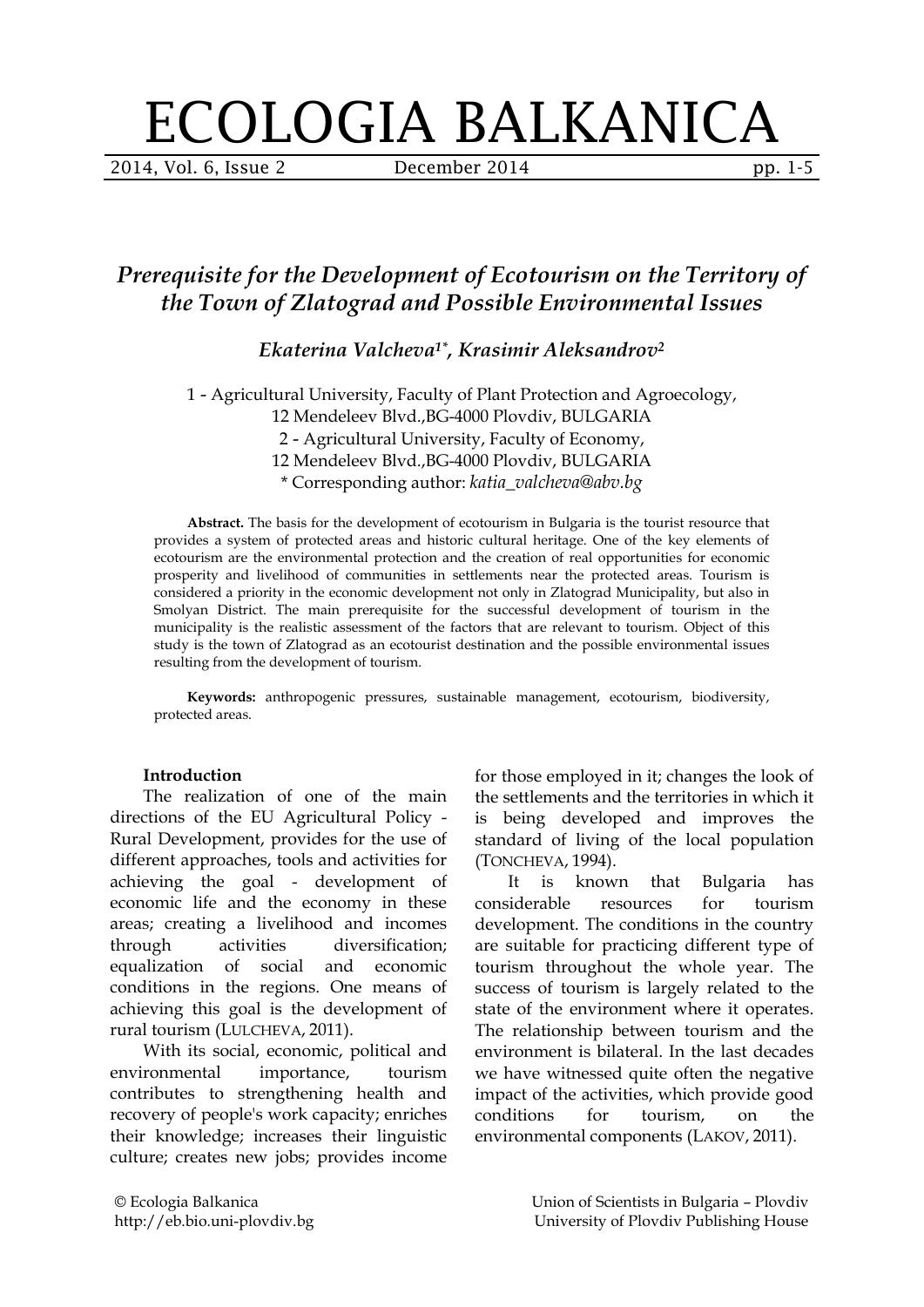National and nature parks have a leading role in the development of ecotourism, which is a small, but rapidly growing industry, governed by the laws of the market and its regulations. Ecotourism is one of the main priorities for development of the Rhodope Region.

The Rhodope Mountains with their geographical position, climate and numerous mineral springs, natural and historical sights meet all requirements therein to develop ecotourism. The studied area - Zlatograd Municipality, is one of the few significant Rhodope areas which has a huge potential for the development of ecotourism.

#### **Materials and Methods**

*Study area.* Zlatograd Municipality is located about 300 km from the capital Sofia and 70 km from the international resort Pamporovo. Administratively, it is part of Smolyan District and its administrative centre is the town of Zlatograd, the most southern Bulgarian town. Municipality includes nine villages - Startsevo, Dolen, Erma Reka, Alamovtsi, Tsatsatovtsi, Strashimir, Presoka, Kushla, and Fabrika. Zlatograd Municipality has an altitude of 385 to 1118 m. The town of Zlatograd is the lowest settlement in the municipality - 420- 550 m.

The terrain is mountainous and it changes suddenly in places - steep slopes alternate with small valleys and highly developed hydrographic network. This explains the fragmentation of the agricultural lands. Their average slope is 10- 12°.

The town of Zlatograd is already using its rich potential for tourism. The natural and historical factors are those which give a competitive advantage to Zlatograd Municipality.

The natural and climatic characteristics of the region are a prerequisite for the implementation of a well-organized ecotourism. All villages of the municipality have preserved their local traditions and the beautiful natural environment. Here the tourists could have direct and invaluable contact with nature and local culture.

*Climate.* The area belongs to the Continental - Mediterranean climatic region, South Bulgarian climatic sub-region, Eastern Rhodopes low mountainous climatic region.

The average annual temperature is 10.8°C, with a maximum in July 20.6°C and a minimum in January - 0.8°C, indicating moderate summers and relatively mild winters. The extreme values of the average maximum and average minimum temperature is 17.1°C and 4.9°C, the average monthly maximum in August is 28.9°C, and the average monthly minimum in January is  $-3.9$ °C.

The average annual rainfall reaches 1000 litres/m2. The intense rainfall of different length is typical of the Zlatograd Region; they are most often in autumn and when combined with the large catchment basin of the Varbitsa River they are a prerequisite for large floods of the river. The maximum rainfall amounts (in mm) for the period April - October varies from 10.0 for 5 minutes to 46.3 for 60 minutes and 59.7 for more than 60 minutes.

The average annual relative humidity is 75%, with a maximum of 85% in November, 13 are the days with relative humidity equal to or less than 30%, which is indicative of good growth conditions of forest and grass vegetation in the area. The average monthly wind speed is between 0.9 m/sec to 1.2 m/sec, and the average 1.1 m/sec.

## **Results and Discussion**

*Analysis of the natural resources in the area Mineral waters.* Part of Zlatograd's natural resources is the geothermal field of hot springs in the Ermorechie. The static reserves are approximately 200.10<sup>6</sup> m3. The water temperature is 80-100°С, and the dynamic reserves are 30-100 l/sec, average 60 l/sec. The water is with good quality and suitable for drinking; it can be used for treatment.

*Biodiversity.* The area, in which the town of Zlatograd is located, is characterized by very well preserved biodiversity, and intact habitats for a number of protected plants and animals, which are one of the greatest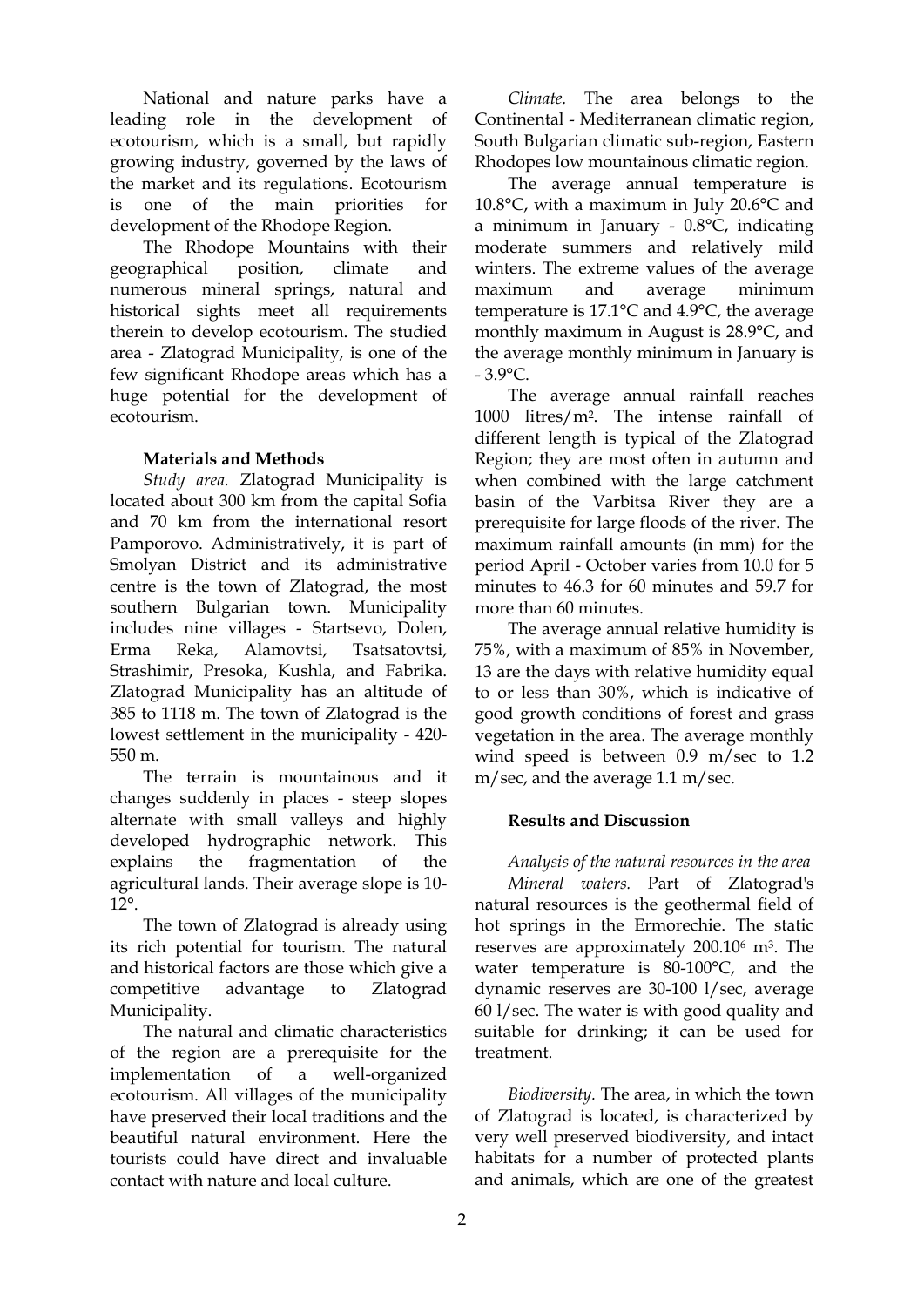treasures of the municipality. The number of plants growing in the area is over 200 species. The difference in the habitats is a prerequisite for the presence of plants from almost all ecological groups.

The territory of Zlatograd Municipality is 173,321 km2. The total area of forests including state owned and private is 139,068 decares. The agricultural lands are 6 times less - 27,363 decares. For the needs of transport have been used 456 decares, and for fund "Settlements" - 4,737 decares. The rivers and the watercourses are 1,642 decares, and the mining territories - 55 decares.

The forests in the region are mixed. The most common tree species on the places facing north are: beech (*Fagus sylvatica*), hornbeam (*Carpinus orientalis*) and durmast (*Quercus petraea),* and on the southern windy slopes *-* white (*Pinus sylvestris*) and black pine (*Pinus nigra*), sumac *(Cotinus coggygria)*, broom (*Chamaecytisus absinthioides)*, manna ash in not very good condition. On the river alluvial areas are growing - black willow (*Salix nigra*), sallow (*Salix caprea*), elderberry (*Sambucus ebulus*) and rarely hazel (*Corylus avellana*). There are in this region, even though rarely, on area where spruce tree used to grow - Hungarian oak *(Quercus frainetto),* Oriental hornbeam (*Carpinus orientalis*), and in the lower parts sycamore (*Acer pseudoplatanus*), Norway maple (*Acer platanoides)* and mountain elm.

There are centuries-old trees - oak, hornbeam, sweet chestnut (*Castanea sativa),* maple *(Acer campestre),* white and black pine. The oldest tree of the species domesticated chestnut tree - 278 years old is situated on the territory of the municipality, in the "Balaliyska Reka" area.

There are many shrubs too: wild brier, sumac, red and blue juniper, horsetail, blackberry, and eryngo.

The variety of grass species is wide. There are: wild geranium *(Geranium sylvaticum),* celandine *(Chelidonium majus),* cuckoo-pint (*Arum maculatum*), alpine avens (*Geum montanum*), and many types of ferns.

There are many herbs in the Zlatograd Region - thyme, yarrow, oregano, chicory,

wormwood, St. John's wort, wild dog rose, wild mint, sorrel, lemon balm and more.

The fauna in the region is typical of the central highland fauna region species. The exceptional biological diversity here includes: 291 species of birds, 40 species of fish, 39 species of amphibians, 26 species of reptiles (including two tortoise species, 13 species of snakes, 11 species of lizards).

Representatives of the avifauna are: black woodpecker, greater spotted woodpecker, green woodpecker, common chaffinch, siskin, common crossbill, blackbird, chiffchaff, crested tit, coal tit, great tit, jay, nutcracker, hooded crow, tree sparrow, house sparrow, house martin, swallow, black and white stork.

The most common representatives of the ichthyofauna are: pike-perch, carp, barbel, chub, bleak, golden carp, rudd and pike. "Varbitsa" River, "Zlatograd" Dam Lake and "Hasidere" small dam are important to the fishery in the municipality. In 2004 the Hunting and Fishing Association did fish stoking of the dam lake with carp and trout.

The most common representatives of the amphibians are: big water frog, green toad, common frog, and salamander.

Representatives of the reptiles are: green lizard, sand lizard, wall lizard, adder, horned viper, grass snake.

Representatives of the mammals are: wild boar, fox, wolf, brown bear, squirrel, wild rabbit, chamois, pine-marten, marten, otter, weasel, hedgehog, etc.

Part of the wildlife included in **the Red Book of Bulgaria** is: salamander; and in the category endangered species - black and white stork, chamois, pine-marten, and otter.

*Culture and traditions.* The town of Zlatograd has a very rich cultural heritage, which creates favourable conditions for the development of cultural tourism, as well as many tourist products based on the historical and cultural potential of the region. The architectural reserve of houses from the National Revival period gives a special image of the town. The National Institute of Monuments of Culture has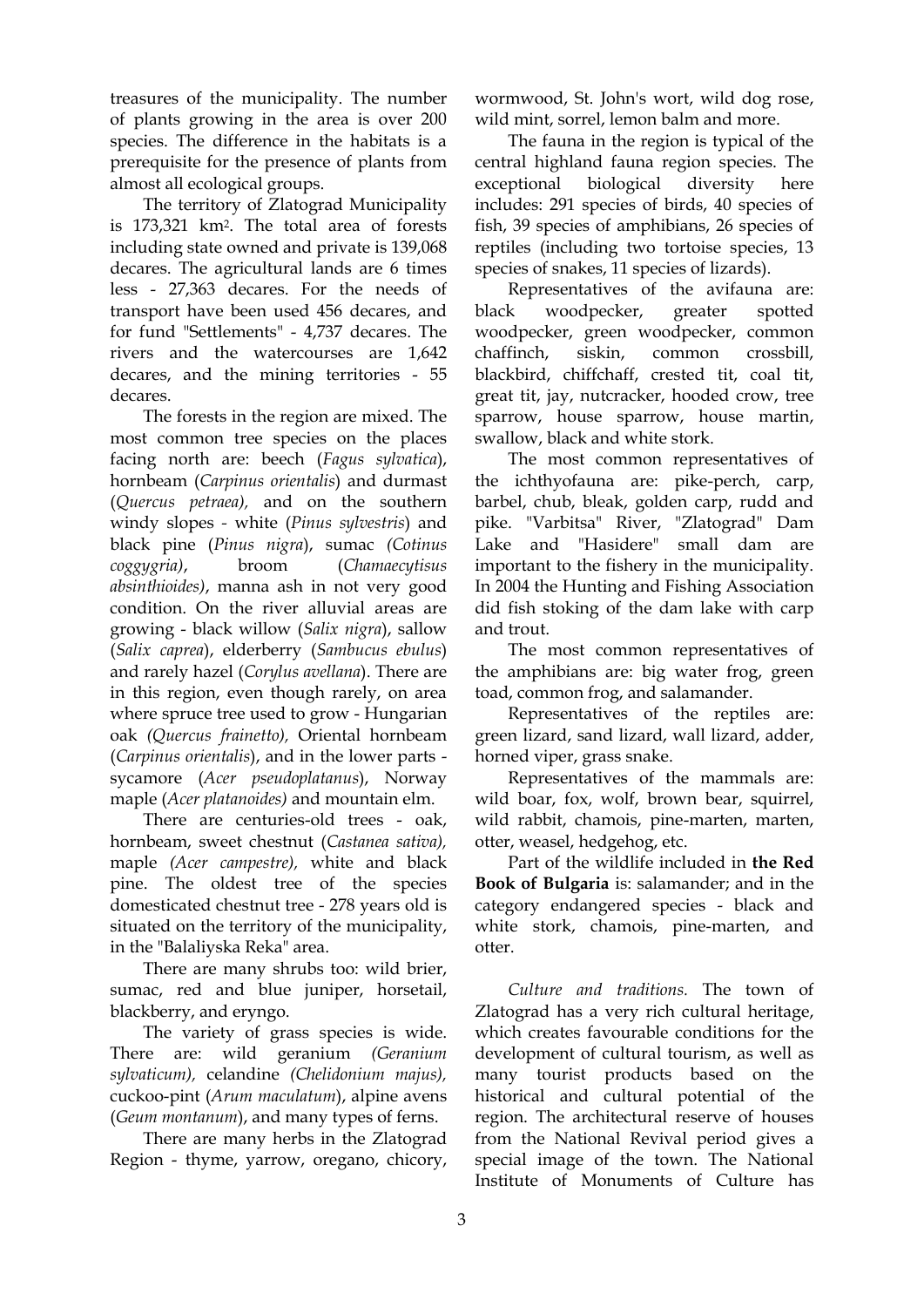registered in it about 100 monuments of culture. The main features of the houses in the reserve are their white walls around the courtyards, plank-beds, white chimneys, wide oak doors. There are wells in most courtyards and eaves of tiles.

Zlatograd Municipality has got well preserved traditions and distinct Bulgarian values. In the past Zlatograd was called Belovidovo - because of its white houses. Until 1934 its name was Darydere. Zlatograd has been a centre of the Bulgarian education and culture for a long time. The folklore heritage has been preserved by the four municipal cultural clubs - "Prosveta" in the town of Zlatograd, "Progres" in the village of Startsevo, "Orpheus" in the village of Erma Reka and "Iskra" in the village of Dolen.

Zlatograd Municipality has a substantial basis for the development of tourism. Every year new sites are created and the existing ones are modernized and reconstructed. Considerable number of local entrepreneurs is now offering services to tourists in small family hotels and guest houses, and after categorizing them the quality of services has significantly increased.

## *Summary of the analysis*

In terms of sustainable development we are now facing the problems of ecotourism, which is seen as "a responsible journey to natural areas which does not harm the environment and contributes to the wellbeing of local people".

Ecotourism is carried out in a natural environment and at the same time aims to change it as little as possible (NIKOLOV, 2010). At the same business seeks to support local people and thus creates a scheme of sustainable development with minimal use of resources and co-investment for their conservation. The educational nature of ecotourism is a key element that distinguishes it from the other sections of the nature-oriented tourism and thus makes it recognizable. Education and interpretation of the natural environment (including Environmental education) are

important tools in creating a pleasant, meaningful and full ecotourism experience.

Ecotourism attracts people who: wish to interact with the environment in different degrees (different degrees of merging, the feeling to be part of nature); who wish to develop and improve their knowledge, their consciousness, as well as to assess, understand and comprehend ecotourism (NATIONAL STRATEGY FOR SUSTAINABLE TOURISM DEVELOPMENT IN THE REPUBLIC OF BULGARIA 2009-2013).

A few eco trails and bicycle lanes start from Zlatograd and its surroundings and if visitors take these routes they can enjoy the untouched scenery and explore the various historical, cultural and architectural sites of local and national significance.

One of the eco trails passes a protected tree "The centuries-old chestnut" (*Castanea sativa*), 278 years old - the oldest in Smolyan District.

Another eco trail follows the legend of the born two centuries ago in the town of Zlatograd legendary rebel Delyo Voyvoda.

There are many other eco trails which attract tourists:

*Eco trail "St. Nedelya".* Length of the eco trail - 12 km. Duration - 3 hours. Level difference - about 400 metres. Eco trail signs - blue markings and wooden boards. The trail begins at the Watermill (The Fulling mill) in Zlatograd - the most attractive place of the ethnographic complex. It consists of three traditional systems: wooden wash-tub for scouring (Dyshta), a fulling mill and a watermill (Karadzheyka).

*Eco trail "Eco - echo".* Length of the eco trail - 10 km. Duration - 2 hours and 30 minutes. Eco trail signs - grey markings and wooden boards. The trail begins at the Courthouse in Zlatograd. It passes a fountain and a shooting ground, a villa area, a recreation area with an ornithological corner in it, "Barchinata", the protected tree "The centuries-old chestnut" (*Castanea sativa*), 278 years old - the oldest in Smolyan District, a recreation area, a ravine, "Dybeto" area (centuries-old oak forest), a fountain and a place for rest, a villa area, hazel-wood, orchards. The trail ends at villa "Beloteks".